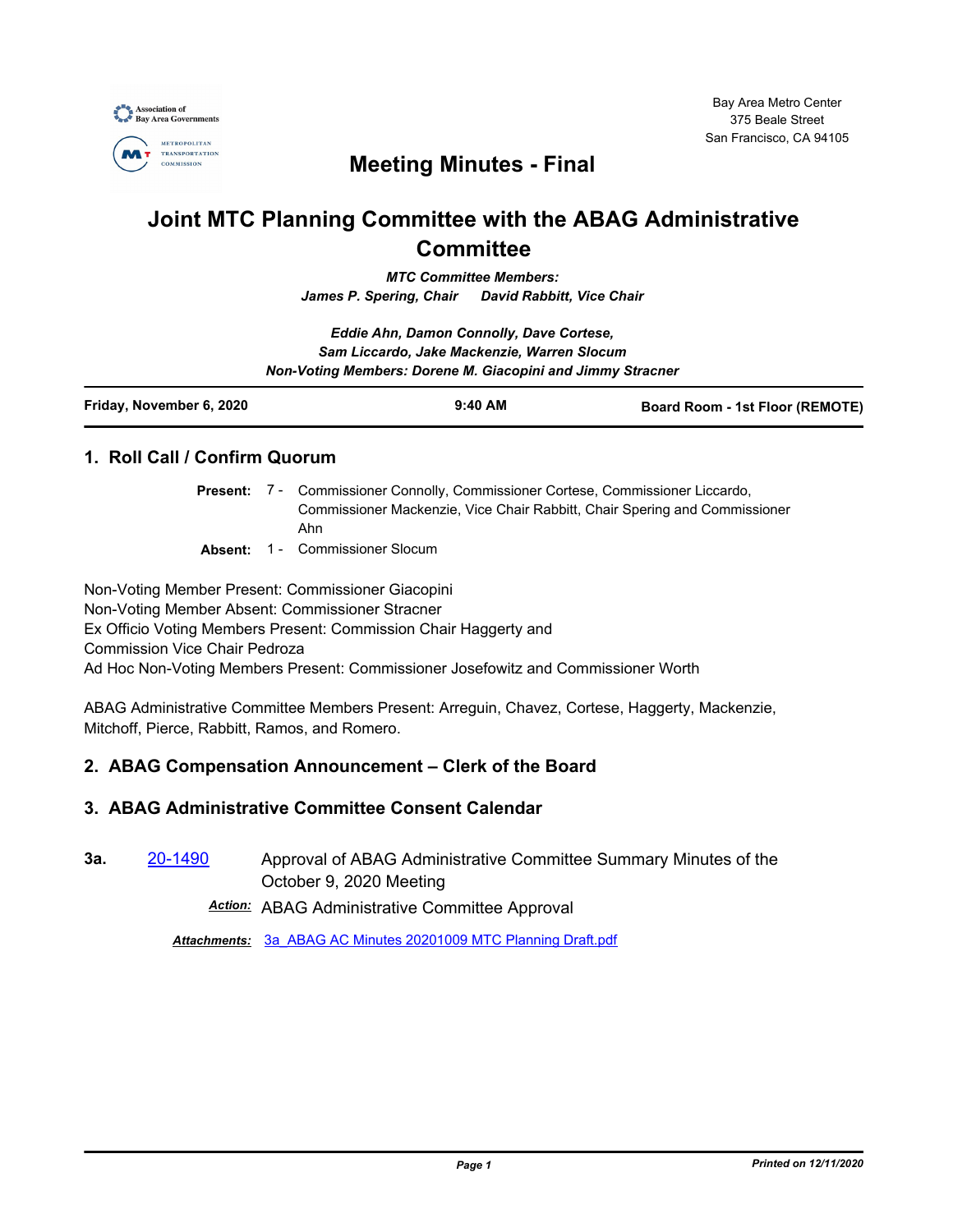#### **4. MTC Planning Committee Consent Calendar**

**Upon the motion by Commissioner Mackenzie and second by Commissioner Connolly, the MTC Planning Committee Consent Calendar was unanimously approved. The motion carried by the following vote:**

- Aye: 7 Commissioner Connolly, Commissioner Cortese, Commissioner Liccardo, Commissioner Mackenzie, Vice Chair Rabbitt, Chair Spering and Commissioner Ahn
- **Absent:** 1 Commissioner Slocum
- **4a.** [20-1491](http://mtc.legistar.com/gateway.aspx?m=l&id=/matter.aspx?key=21356) Approval of MTC Planning Committee Minutes of the October 9, 2020 Meeting

*Action:* MTC Planning Committee Approval

*Attachments:* [4a\\_MTC PLNG\\_Minutes\\_Oct 9 2020.pdf](http://mtc.legistar.com/gateway.aspx?M=F&ID=f9bb3b9d-2ee7-4ee2-a77e-a4de224afcff.pdf)

#### **5. Information**

**5a.** [20-1493](http://mtc.legistar.com/gateway.aspx?m=l&id=/matter.aspx?key=21358) Priority Development Areas (PDA) Planning Grants & Technical Assistance

> Presentation on the PDA Planning Program history, progress to date, and next steps.

- *Action:* Information
- *Presenter:* Mark Shorett

*Attachments:* [5a\\_Priority Development Area Grant Program.pdf](http://mtc.legistar.com/gateway.aspx?M=F&ID=afe12f75-5154-4f97-b97a-9a99a849926d.pdf)

**5b.** [20-1492](http://mtc.legistar.com/gateway.aspx?m=l&id=/matter.aspx?key=21357) Plan Bay Area 2050: Implementation Plan Development

Overview of the Plan Bay Area 2050 Implementation Plan phase, including key goals and timeline.

- *Action:* Information
- *Presenter:* Chirag Rabari
- *Attachments:* [5b\\_PBA50\\_Implementation Plan.pdf](http://mtc.legistar.com/gateway.aspx?M=F&ID=c30e0d93-5927-4dc3-a10c-bd60e8a93a89.pdf)

Roland Lebrun was called to speak.